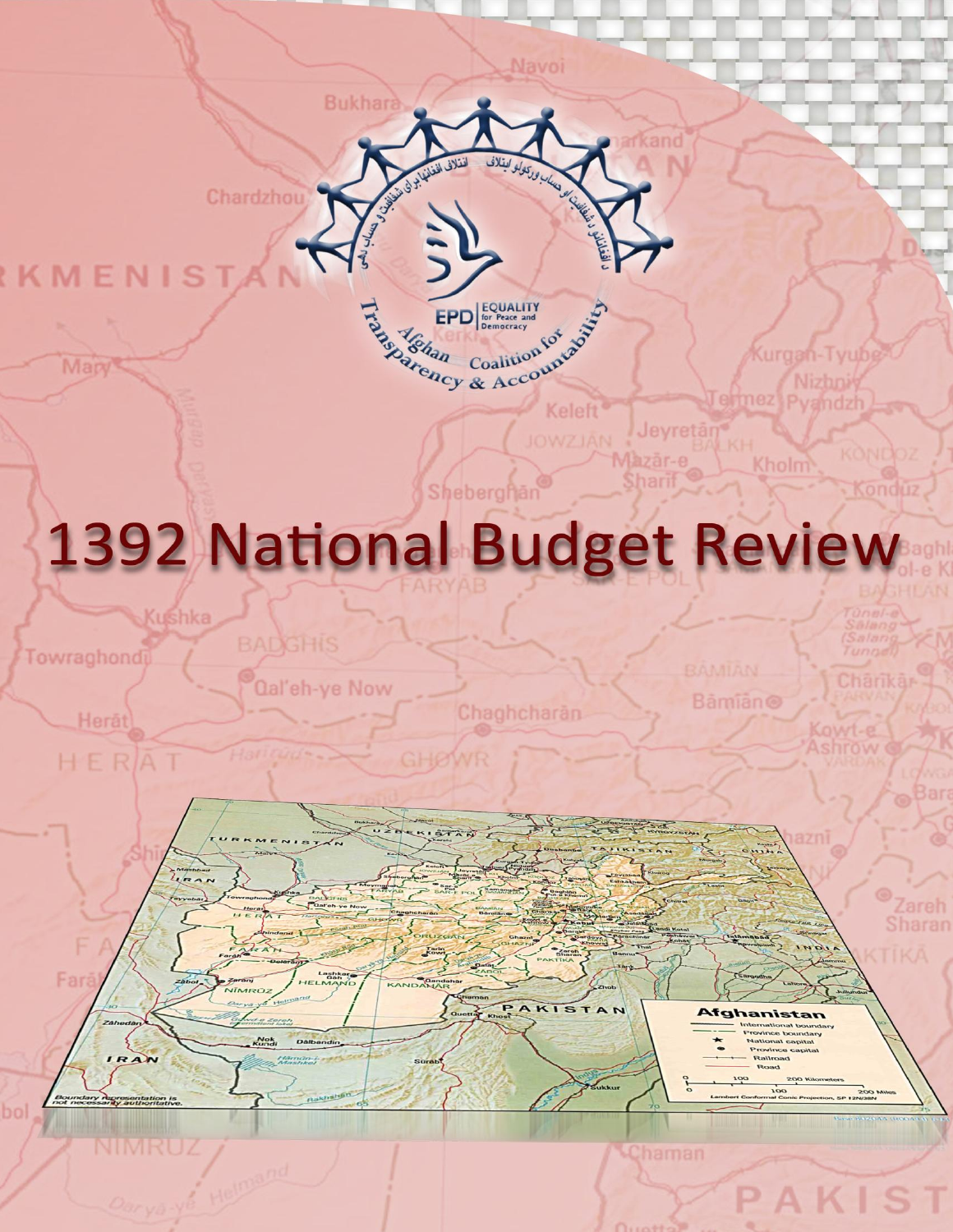## **1. Introduction:**

Public fiscal policies are developed to facilitate an environment for sustainable economic development, job creation, fair distribution of resources among different sectors and provinces for effective service delivery. Over recent years, the fiscal policy adopted by Afghan government besides maintaining macroeconomic and fiscal stability has focused on addressing security concerns, improving service delivery, investing in infrastructure, and facilitating growth of the private sector. The main objective of the government's fiscal strategy over the medium-term has been to ensure that domestic revenues gradually finance the entire operating budget and to attract more on budget support for realization of national priority programs.

This paper presents a review of 1392 national budget, produced by Afghan Coalition for Transparency and Accountability (ACTA). ACTA is a coalition of civil society organizations and associations as well as individuals at the national and community levels with the mission to promote transparency and accountability for public policies and resources by reviewing governance-related policies and strategies and using the national budget as one of the main advocacy tools for improving service delivery.

ACTA is reviewing the national budget with the aim to partner with the government for improving governance as well as to engage civil society in public resource allocation and execution processes. ACTA is intending to review national budget every year when it is submitted to parliament for approval in order to assist the parliament in review and approval of budget.

ACTA is also aiming to use the national budget as an advocacy tool for voicing concerns of people and advocate for transparent and accountable distribution of resources to sectors and provinces and delivery of effective basic service by state institutions. ACTA is aiming to use this paper for raising awareness of parliament, civil society and media on the 1392 national budget and advocate to government for implementation of recommendations of this paper.

It is worth mentioning that this review would not have been possible without cooperation of Ministry of Finance Budget and Treasury team who met ACTA team, shared information and promised to respond and take actions on the findings and recommendations of this review.

ACTA is also grateful to Counterpart International's USAID funded Initiative to Promote Afghan Civil Society (IPAC-II) Program for contributing to this process financially.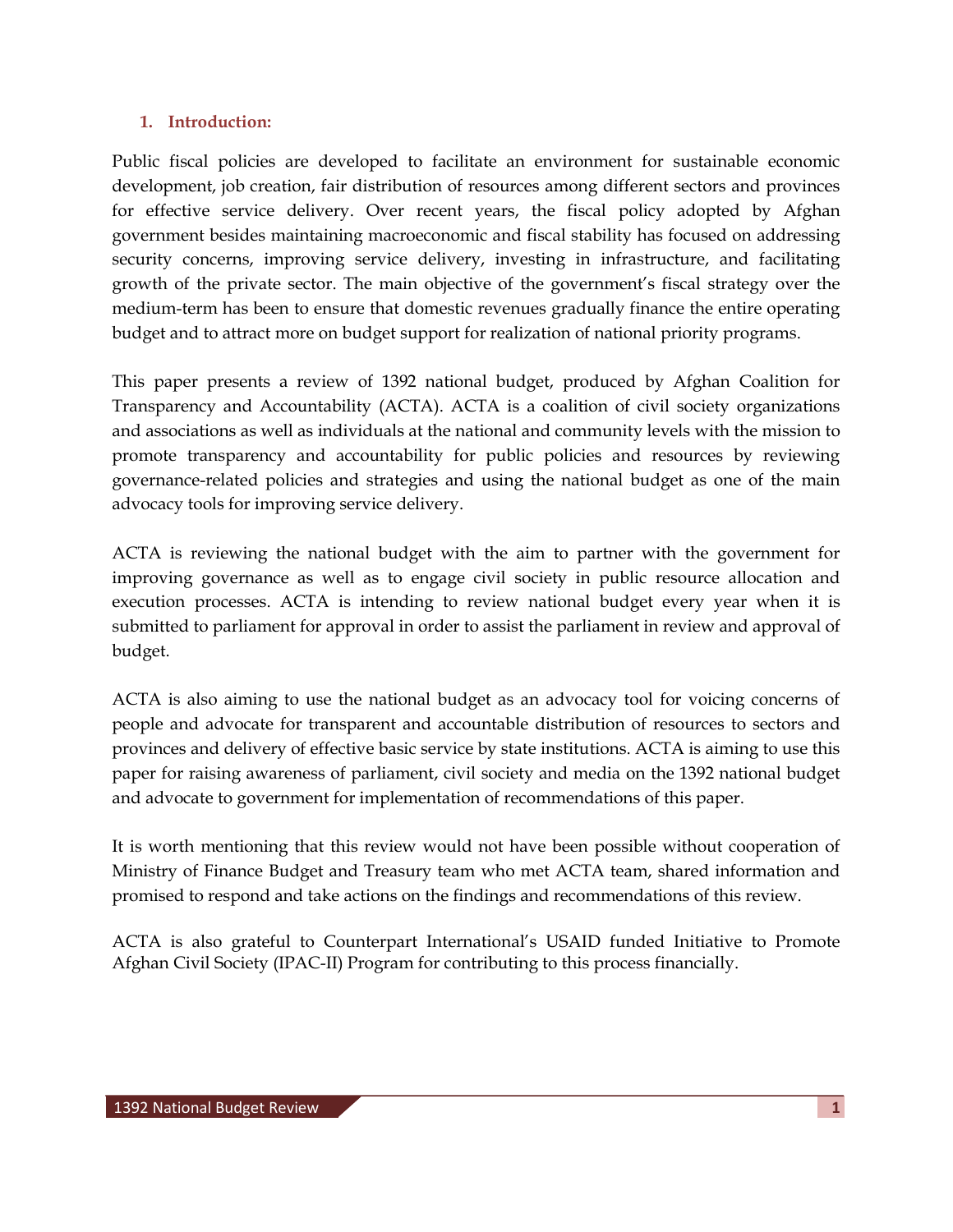## **2. Executive Summary**

The National Budget Review is providing a review of national budget to parliament, civil society and media.

The paper is dividing into three major parts. The budget at a glance part is providing information on overall budget providing a snapshot of domestic revenue, donors' assistance, ordinary and development budgets comparing 1392's figures with 1391. The paper further compares allocations of 1392 with 1391 allocations as well as up to date expenditure capacity of ministries both for ordinary and development budgets. The paper is also looking at the distribution of resources amongst the sectors/ministries and provinces and providing ACTA's view about.

There are several indicators such as Tokyo mutual accountability framework, distribution of resources to sectors/ministries and provinces, domestic revenue target and collection, gender responsiveness of national budget, fiscally sustainability of national budget and Afghanistan status on the Open Budget Index that ACTA has taken into account while reviewing the 1392 national budget. While ACTA provides its views about national budget against all these indicators, ACTA also gives recommendations for each of the indicators for government, parliament, international community and civil society for implementation.

There are also several other findings that ACTA noticed during budget review which are mentioned under section of **"Other Findings"** in this paper.

Summary of domestic revenue, donors' assistance, ordinary budget and development tables are all attached with this paper so that readers can refer to the relevant table if they are interested to review details of figures.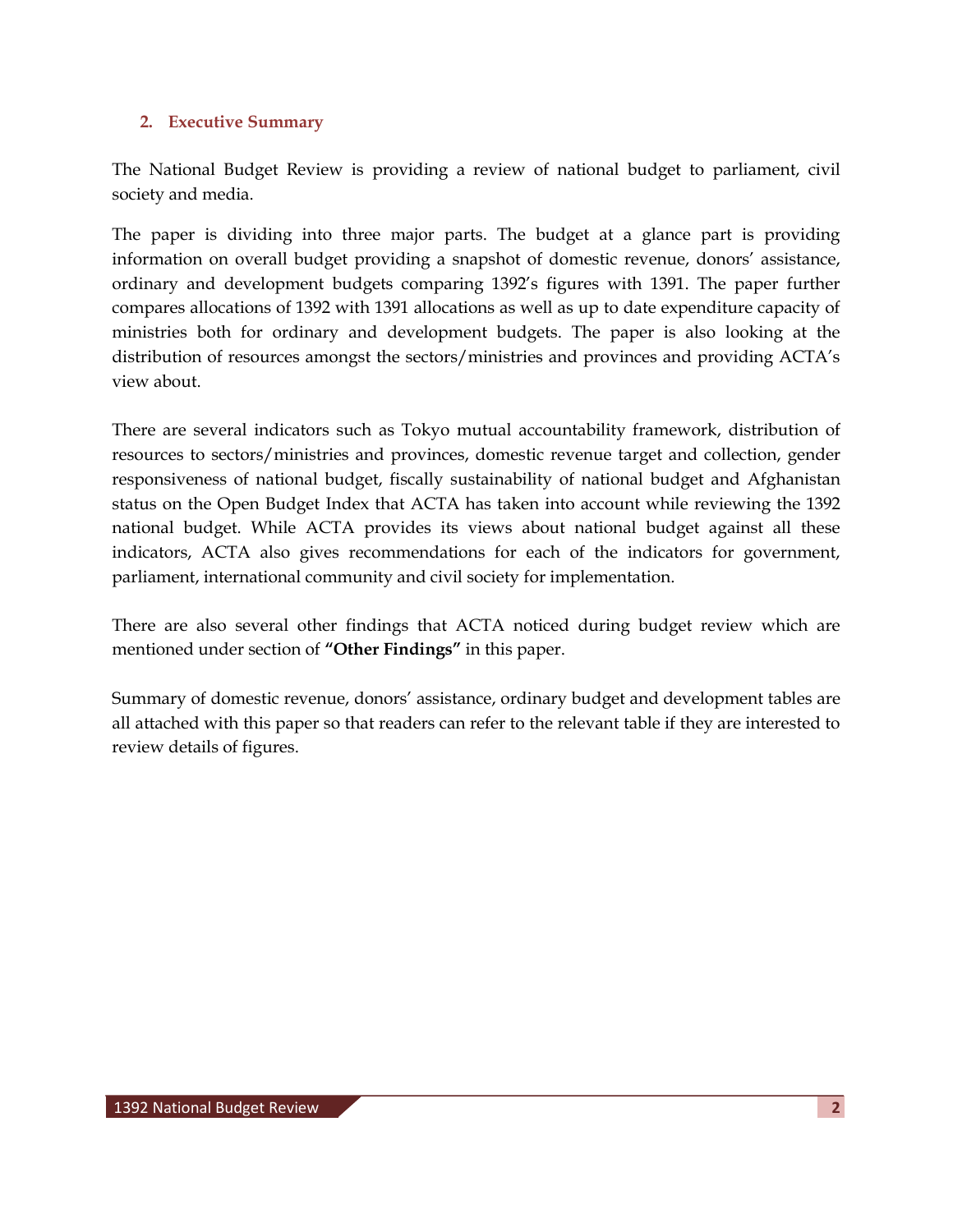### **3. Budget at Glance**

## **3.1.Budget Allocations**

The 1392 Budget sets ambitious targets for the budget cycle. The proposed budget for the year 1392 is AFN 366.235 billion (USD\$ 7.043 billion) which shows 43 percent increase in comparison with 9 months and 16 percent increase in comparison with 12 months of last year budget.

- *Domestic Revenue –* The government had estimated AFA 122.527 billion (USD\$ 2.356) the domestic revenue for year 1392 which shows 33 percent increase in comparison with nine months domestic revenue of 1391 and only 1 percept in comparison with twelve months domestic revenue of 1391. According to 1391 budget document, MoF should have targeted AFA 133.876 billion (USD\$ 2.575 billion) domestic revenue for 1392. There is 9 percent decrease in domestic revenue target of 1392 when budget document of 1392 is compared with budget document of 1391. The estimated amount is only 33% of overall budget and 62% of ordinary budget.
- *Donors Assistance –* Donors on budget support is estimated AFA 215.506 billion (USD\$ 4.144 billion) which shows 95% increase in comparison with donors assistance of 1391. While the main difference is because of three months difference between fiscal years of 1391 and 1392, it also shows provision of more on budget support to Afghan government.
- *Operating Budgeting -* Government proposed AFN 196.207 billion (USD\$ 3.773 billion) for the operating budget of 1392 which shows 20 percent increase in comparison with the initial 9 months budget of 1391 but 4% decrease in comparison with 1391 budget of 12 months.
- *Development Budget* **-** The proposed development budget for the year 1392 is AFN 170.028 billion (USD\$ 3.270 billion),which indicates 47 percent increase in comparison with 1391 nine months budget. The increment in development budget beside 12 months fiscal year is also associated to increased donors on budget support mainly for security sector through CSTC-A for professionalization and equipment for Afghan military and police.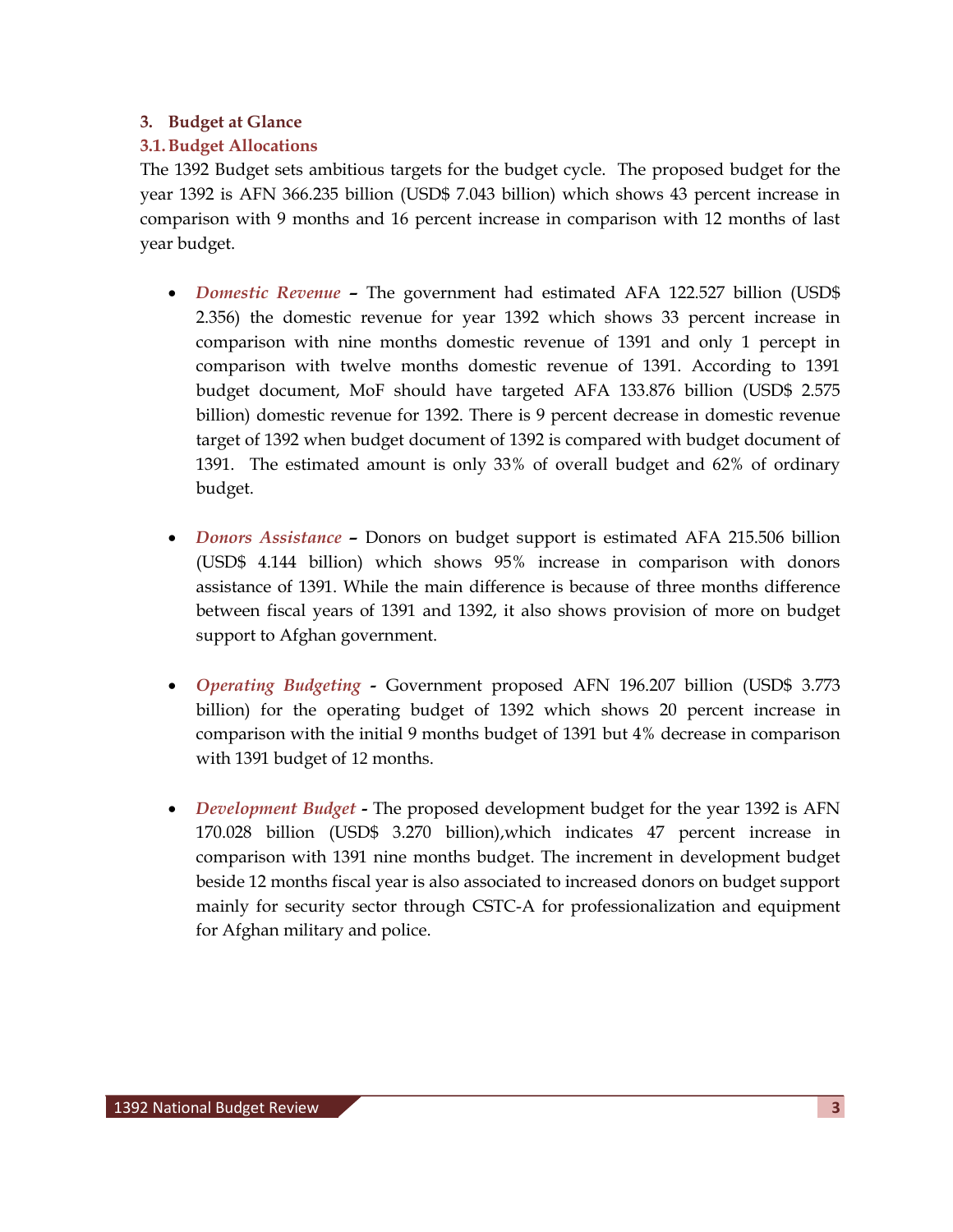| 1392 National Budget Sector Allocations |                                                   |                           |                              |              |               |                    |                        |
|-----------------------------------------|---------------------------------------------------|---------------------------|------------------------------|--------------|---------------|--------------------|------------------------|
| N                                       | <b>SECTORS</b>                                    | In (000) Dollars          |                              |              | <b>Total</b>  | 0/0                | $\frac{0}{0}$          |
| $\overline{O}$                          |                                                   | Ordinary<br><b>Budget</b> | Development<br><b>Budget</b> | <b>Total</b> | $\frac{0}{0}$ | Ordinary<br>budget | Developmen<br>t Budget |
| $\mathbf{1}$                            | Security                                          | 2,154,321                 | 636,353                      | 2,790,674    | 39.6%         | 57%                | 19%                    |
| $\overline{2}$                          | Infrastructure<br>and<br><b>Natural Resources</b> | 62,167                    | 1,039,094                    | 1,101,261    | 15.6%         | 2%                 | 32%                    |
| 3                                       | Education                                         | 654,803                   | 407,819                      | 1,062,622    | 15.1%         | 17%                | 12%                    |
| 4                                       | Agriculture and Rural<br>Development              | 39,163                    | 638,842                      | 678,005      | $9.6\%$       | $1\%$              | 20%                    |
| 5                                       | Good Governance                                   | 213,200                   | 85,241                       | 298,441      | 4.2%          | 6%                 | 3%                     |
| 6                                       | Health                                            | 65,305                    | 202,582                      | 267,886      | 3.8%          | 2%                 | 6%                     |
| 7                                       | Economic Development                              | 53,609                    | 140,212                      | 193,820      | 2.8%          | $1\%$              | 4%                     |
| 8                                       | Social Protection                                 | 44,530                    | 23,272                       | 67,802       | 1.0%          | 1%                 | 1%                     |
| 9                                       | Other codes including<br>Contingency code         | 486,123                   | 96,351                       | 582,474      | 8.3%          | 13%                | 3%                     |
|                                         | <b>TOTAL</b>                                      | 3,773,221                 | 3,269,766                    | 7,042,985    | 100%          | 100%               | 100%                   |

**Table below is 1392 budget sectors allocation for both Ordinary and Development budgets**

### **3.2.Comparison with 1391 Allocations**

There has been 20 percent increase in allocation of 1392 ordinary budget in comparison with 9 months budget of 1391 and 4 percent decrease in comparison with presumed 12 months budget of 1391. There is increase in several sectors budget except the infrastructure and natural resources, governance and human rights, economic development sector and contingency (Ihtyad codes) which shows significant decrease in comparison with 12 months presumed projections of 1391 budget or the actual 9 months. The table below compares sector allocations of 1392 budget for ordinary budget in comparison with the actual 9 months and 1presumed 12 months of 1391 budget allocations. The budget allocations for 1391 in the table below are obtained from the latest expenditure report of MoF's website.

 1 9 months budget/revenue plus 25% = presume 12 month's budget/revenue.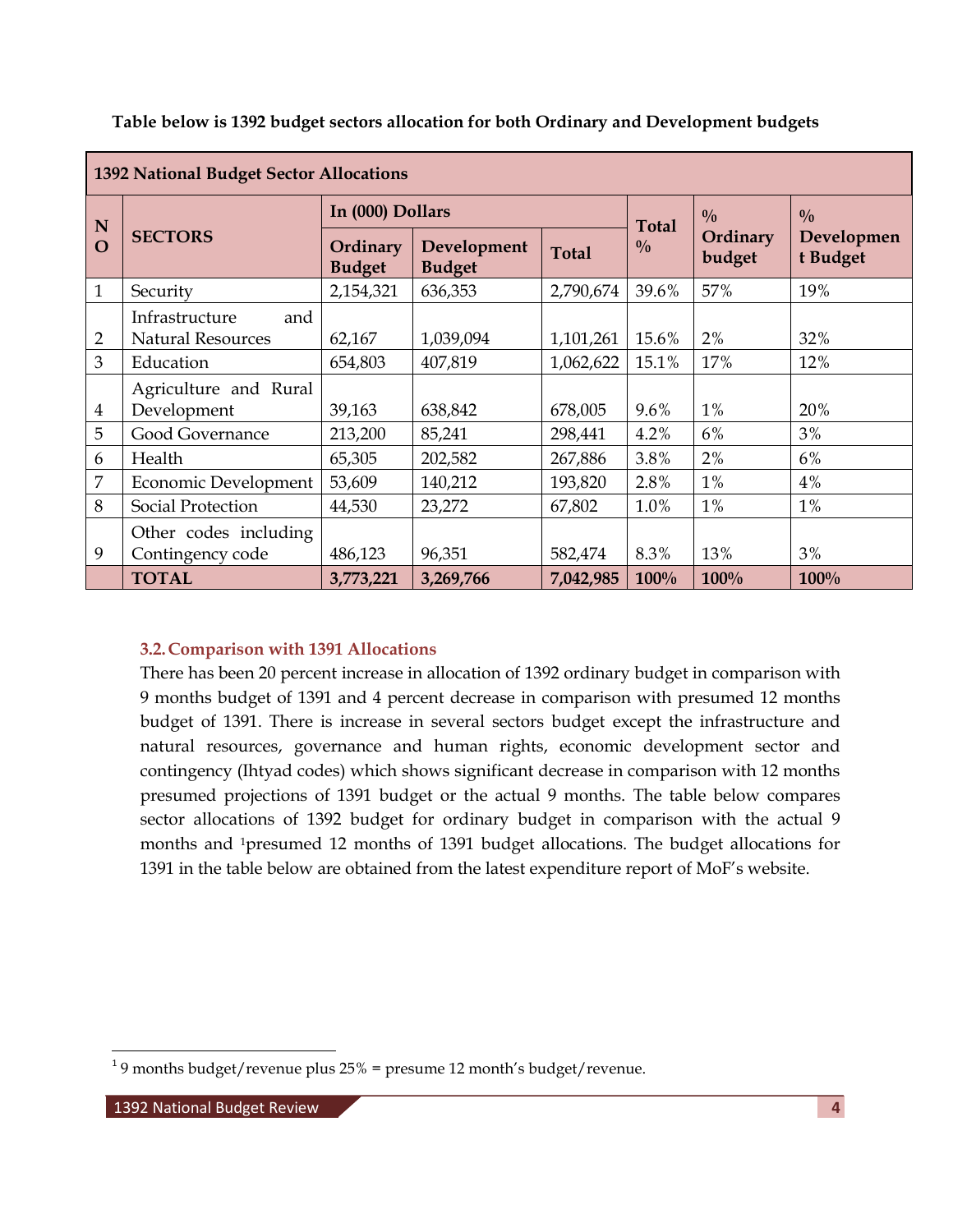## **1392 ORDINARY BUDGET ALLOCATIONS COMPARISON WITH 1391 AS OF 03 NOVEMBER 2012 – THOUSAND \$**

| L HUUSAND D                                                     |                                         |                                                               |                           |                                                        |                                                         |
|-----------------------------------------------------------------|-----------------------------------------|---------------------------------------------------------------|---------------------------|--------------------------------------------------------|---------------------------------------------------------|
| <b>SECTORS</b><br><b>AND</b><br><b>ISTRIES</b>                  | 1391<br><b>ALLOCATION</b><br>(9 MONTHS) | 1391<br><b>ALLOCATION</b><br>(12 MONTHS<br><b>ASSUMPTION)</b> | 1392<br><b>ALLOCATION</b> | <b>DIFFERENCE</b><br>9<br><b>WITH</b><br><b>MONTHS</b> | <b>DIFFERENCE</b><br>12<br><b>WITH</b><br><b>MONTHS</b> |
| <b>Security Sector</b>                                          | 2,009,040                               | 2,511,300                                                     | 2,154,321                 | 7%                                                     | $-14%$                                                  |
| Infrastructure and<br><b>Natural Resources</b>                  | 63,860                                  | 79,825                                                        | 62,167                    | $-3%$                                                  | $-22%$                                                  |
| <b>Education Sector</b>                                         | 462,320                                 | 577,900                                                       | 654,803                   | 42%                                                    | 13%                                                     |
| Agriculture<br>and<br>Rural<br>Development<br>Sector            | 28,160                                  | 35,200                                                        | 39,163                    | 39%                                                    | 11%                                                     |
| Governance,<br>Human Rights and<br>Rule<br>of<br>Law<br>Sectors | 179,600                                 | 224,500                                                       | 213,200                   | 19%                                                    | $-5%$                                                   |
| <b>Health Sector</b>                                            | 41,760                                  | 52,200                                                        | 65,305                    | 56%                                                    | 25%                                                     |
| Economic<br>Governance Sector                                   | 137,120                                 | 171,400                                                       | 53,609                    | $-61%$                                                 | $-69%$                                                  |
| Social<br>Protection<br>Sector                                  | 174,820                                 | 218,525                                                       | 44,530                    | $-75%$                                                 | $-80%$                                                  |
| <b>Total of Sectors</b>                                         | 3,096,680                               | 3,870,850                                                     | 3,287,098                 | 6%                                                     | $-15%$                                                  |
| Contingencies                                                   | 55,860                                  | 69825                                                         | 486,123                   | 770%                                                   | 596%                                                    |
| <b>General Total</b>                                            | 3,152,540                               | 3,940,675                                                     | 3,773,221                 | 20%                                                    | $-4%$                                                   |

There is significant increase in development budget with 71 percent increase in comparison with 9 months development budget and 37% in comparison with presumed 12 months budget of 1391. Within the sectors, there is massive infusion of assistance in security, which constitutes more than 53 percent however instead the development budget for infrastructure and social sectors is decreased. While the government has managed to attract significant on budget support for security sector, for two of the non-security sectors, on budget support is has massively decreased. The table below shows 1391 development budget allocations for sectors in comparison with 1392. It is worth mentioning that the latest sector allocations of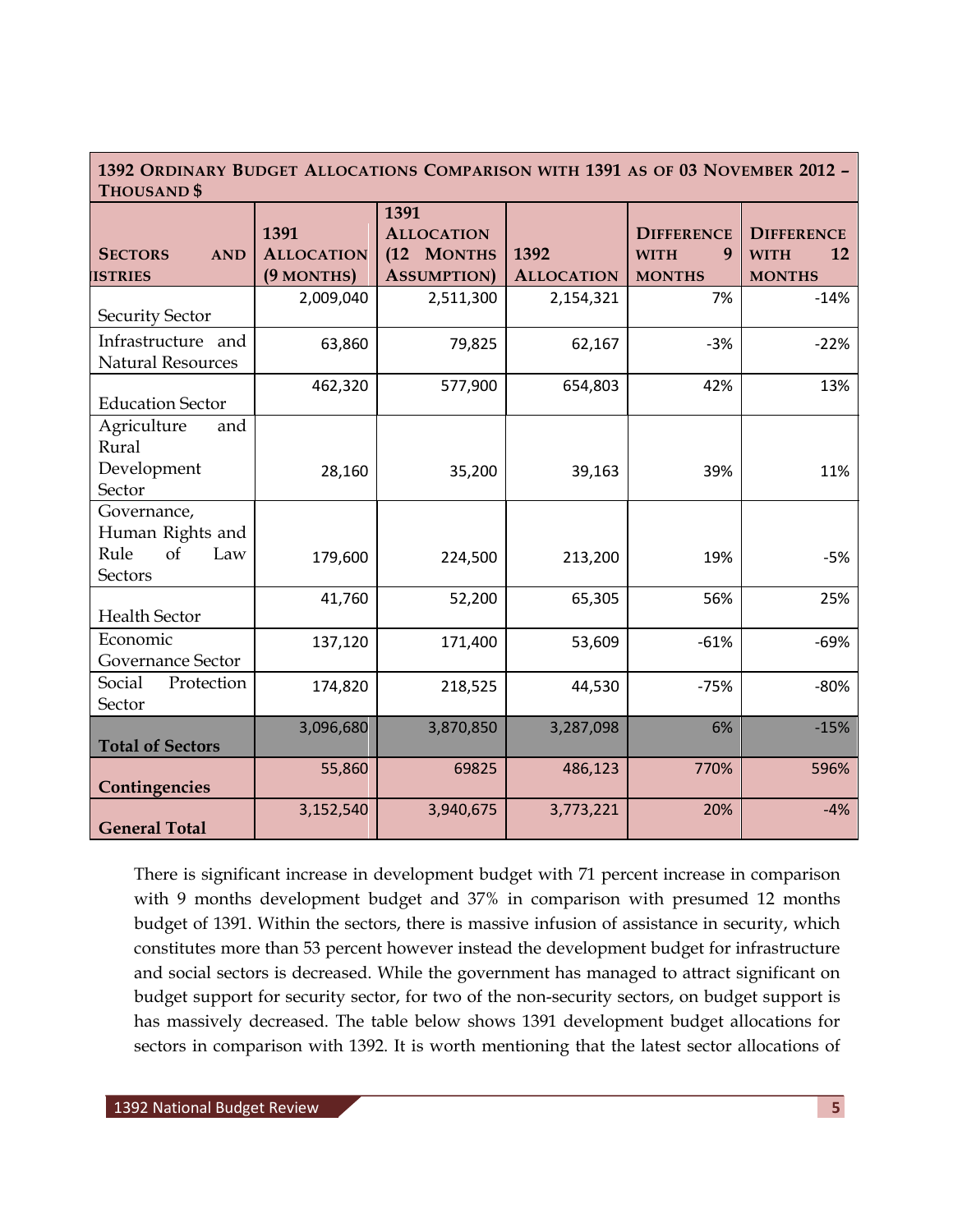| 1392 DEVELOPMENT BUDGET ALLOCATIONS COMPARISON WITH 1391 AS OF 03 NOVEMBER 2012 -<br><b>THOUSAND\$</b> |                                  |                                                         |                    |                                                        |                                                                |  |  |
|--------------------------------------------------------------------------------------------------------|----------------------------------|---------------------------------------------------------|--------------------|--------------------------------------------------------|----------------------------------------------------------------|--|--|
| <b>Sectors and Ministries</b>                                                                          | 1391<br>Allocation<br>(9 months) | 1391<br>Allocation<br>(12 Months<br><b>Assumption</b> ) | 1392<br>Allocation | <b>Difference</b><br>with<br>9<br>months<br>Allocation | <b>Difference</b><br>with<br><b>12</b><br>months<br>allocation |  |  |
| <b>Security Sector</b>                                                                                 | 19,900                           | 24,875                                                  | 636,353            | 3098%                                                  | 2458%                                                          |  |  |
| Infrastructure and Natural<br>Resources                                                                | 875,500                          | 1,094,375                                               | 1,039,094          | 19%                                                    | $-5%$                                                          |  |  |
| <b>Education Sector</b>                                                                                | 207,670                          | 259,588                                                 | 407,819            | 96%                                                    | 57%                                                            |  |  |
| Agriculture<br>Rural<br>and<br>Development Sector                                                      | 450,700                          | 563,375                                                 | 638,842            | 42%                                                    | 13%                                                            |  |  |
| Governance, Human Rights<br>and Rule of Law Sectors                                                    | 61,180                           | 76,475                                                  | 85,241             | 39%                                                    | 11%                                                            |  |  |
| <b>Health Sector</b>                                                                                   | 141,200                          | 176,500                                                 | 202,582            | 43%                                                    | 15%                                                            |  |  |
| Economic<br>Governance<br>Sector                                                                       | 94,000                           | 117,500                                                 | 140,212            | 49%                                                    | 19%                                                            |  |  |
| <b>Social Protection Sector</b>                                                                        | 22,300                           | 27,875                                                  | 23,272             | 4%                                                     | $-17%$                                                         |  |  |
| <b>Total of Sectors</b>                                                                                | 1,872,450                        | 2,340,563                                               | 3,173,415          | 69%                                                    | 36%                                                            |  |  |
| No allocated                                                                                           | 41,100                           | 51375                                                   | 96,351             | 134%                                                   | 88%                                                            |  |  |
| <b>General Total</b>                                                                                   | 1,913,550                        | 2,391,938                                               | 3,269,766          | 71%                                                    | 37%                                                            |  |  |

the development budget for 1391 fiscal year are taken from the latest expenditure report of MoF.

### **3.3.Comparison with 1391 Expenditures**

Afghanistan is a state in transition which involves not only military but also political and economical transition. The year 1391 budget execution has been higher than last year, but still has missed quarterly fiscal targets. Changes to the budget calendar and prolonged parliamentary discussions have shortened the time frame for the execution of 1391 year's national budget and made it challenging for the lines ministries to meet fiscal targets. These under expenditures are reported at the times when after Tokyo conference, President issued a decree mentioning budget execution as one of the indicators for evaluating ministries' performance.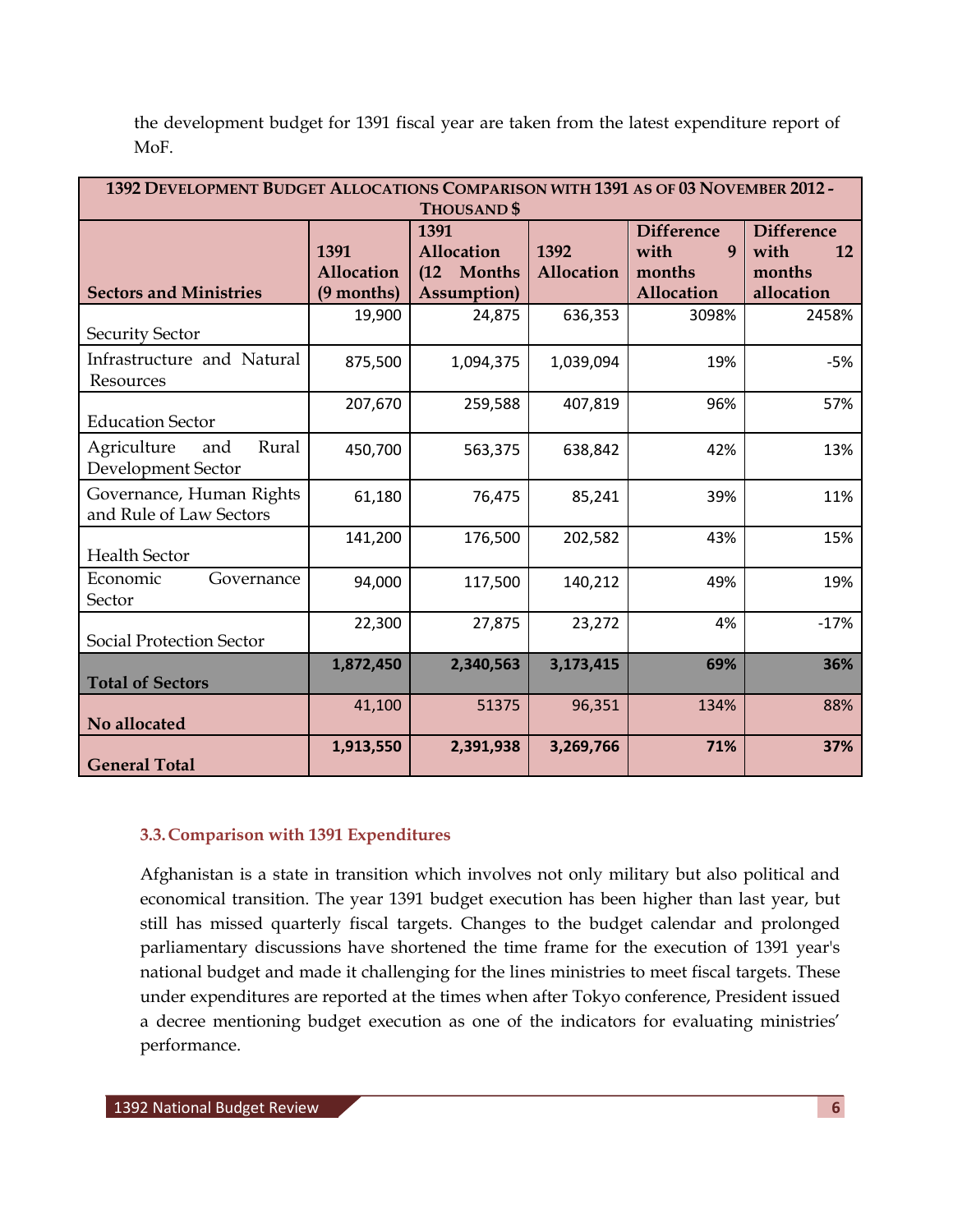While the table below shows 65 percent of execution or ordinary budget as of 03 November 2012, it also shows that 91 percent of ordinary budget is being allotted. ACTA is quite sure that more than 90 percent of ordinary budget will be spent till end of year since the expenditure reports of previous years shows large portion of budget expenditure in the last quarter or three months of the year. This is raises serious question on quality and accountability of spending vis-via quality of services delivered.

| <b>Sectors</b><br>and<br><b>Ministries</b>                | Approved<br><b>Budget</b> | <b>Allotments</b> | Expenditure |      | $\frac{0}{0}$<br>Expenditure |
|-----------------------------------------------------------|---------------------------|-------------------|-------------|------|------------------------------|
| Security                                                  | 2,009,040                 | 1,840,980         | 1,214,800   | 92%  | 60%                          |
| Sector                                                    |                           |                   |             |      |                              |
| Governance,<br>Human Rights<br>and Rule of<br>Law Sectors | 178,600                   | 177,860           | 131,580     | 100% | 74%                          |
| Infrastructure<br>and<br>Natural<br>Resources             | 63,860                    | 63,040            | 45,200      | 99%  | 71%                          |
| Education<br>Sector                                       | 462,320                   | 423,460           | 340,420     | 92%  | 74%                          |
| <b>Health Sector</b>                                      | 41,760                    | 36,200            | 25,220      | 87%  | 60%                          |
| Agriculture<br>and<br>Rural<br>Development<br>Sector      | 28,160                    | 27,360            | 20,640      | 97%  | 73%                          |
| Social<br>Protection<br>Sector                            | 164,820                   | 164,460           | 125,941     | 100% | 76%                          |
| Economic<br>Governance<br>Sector                          | 137,120                   | 136,720           | 122,640     | 100% | 89%                          |
| <b>Total</b><br>of<br><b>Sectors</b>                      | 3,085,680                 | 2,870,080         | 2,026,441   | 93%  | 66%                          |
| <b>Contingencies</b>                                      | 55,860                    |                   |             |      |                              |
| <b>General Total</b>                                      | 3,141,540                 | 2,870,080         | 2,026,441   | 91%  | 65%                          |

**Report of Sector Allotments and Expenditure of Ordinary Budget from as of 03 November 2012 (Thousand \$)**

1392 National Budget Review **7**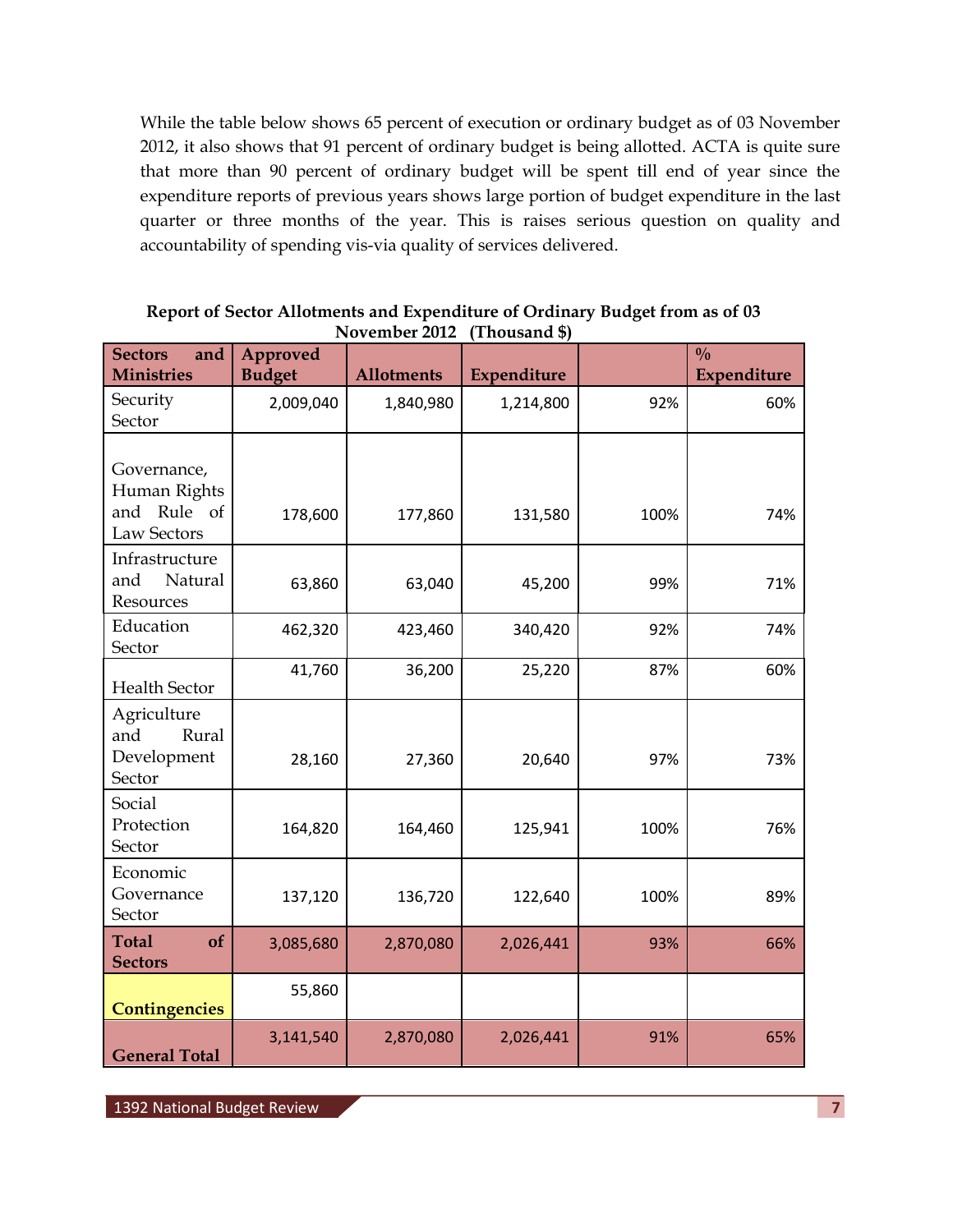Below table presents the expenditure as of 03 November 2012 of development budget.

| Budget, Allotments and Expenditure of Development Budget As of 03 Nov<br>(Thousand Dollar) |                         |                    |                     |                                 |                                   |  |  |
|--------------------------------------------------------------------------------------------|-------------------------|--------------------|---------------------|---------------------------------|-----------------------------------|--|--|
| Sectors and<br><b>Ministries</b>                                                           | Approved<br>Budget 1391 | Allotments<br>1391 | Expenditure<br>1391 | Allotment<br>Percentage<br>1391 | Expenditure<br>Percentage<br>1391 |  |  |
| <b>Security Sector</b>                                                                     | 19,915                  | 8,491              | 6,459               | 43%                             | 32%                               |  |  |
| Governance,<br>Human Rights<br>and Rule of Law                                             | 61,180                  | 19,305             | 14,222              | 32%                             | 23%                               |  |  |
| Infrastructure<br>and Natural<br>Resources                                                 | 875,503                 | 459,247            | 322,846             | 52%                             | 37%                               |  |  |
| Education<br>Sector                                                                        | 207,672                 | 71,178             | 46,137              | 34%                             | 22%                               |  |  |
| <b>Health Sector</b>                                                                       | 141,211                 | 83,479             | 54,689              | 59%                             | 39%                               |  |  |
| Agriculture and<br>Rural<br>Development<br>Sector                                          | 450,697                 | 281,556            | 187,526             | 62%                             | 42%                               |  |  |
| Social Protection<br>Sector                                                                | 22,316                  | 14,265             | 9,599               | 64%                             | 43%                               |  |  |
| Development of<br>Economics and<br><b>Private Sector</b>                                   | 93,998                  | 47,299             | 29,040              | 50%                             | 31%                               |  |  |
| <b>Total of All</b><br><b>Sectors</b>                                                      | 1,872,493               | 984,819            | 670,518             | 53%                             | 36%                               |  |  |
| <b>Not Allotment</b>                                                                       | 41,100                  |                    |                     |                                 |                                   |  |  |
| <b>General Total</b>                                                                       | 1,913,593               | 984,819            | 670,518             | 51%                             | 35%                               |  |  |

# **3.4. Sector and Provincial Distributions**

Fair distribution of budget among the sectors has always been a challenge due to heavy budget for security sector and the coming transition will make it more difficult since more on budget support will be provided for security sector. Likewise last year, 55.3 percent of the operating budget is allocated to security sector covering MoI, MoD and NDS.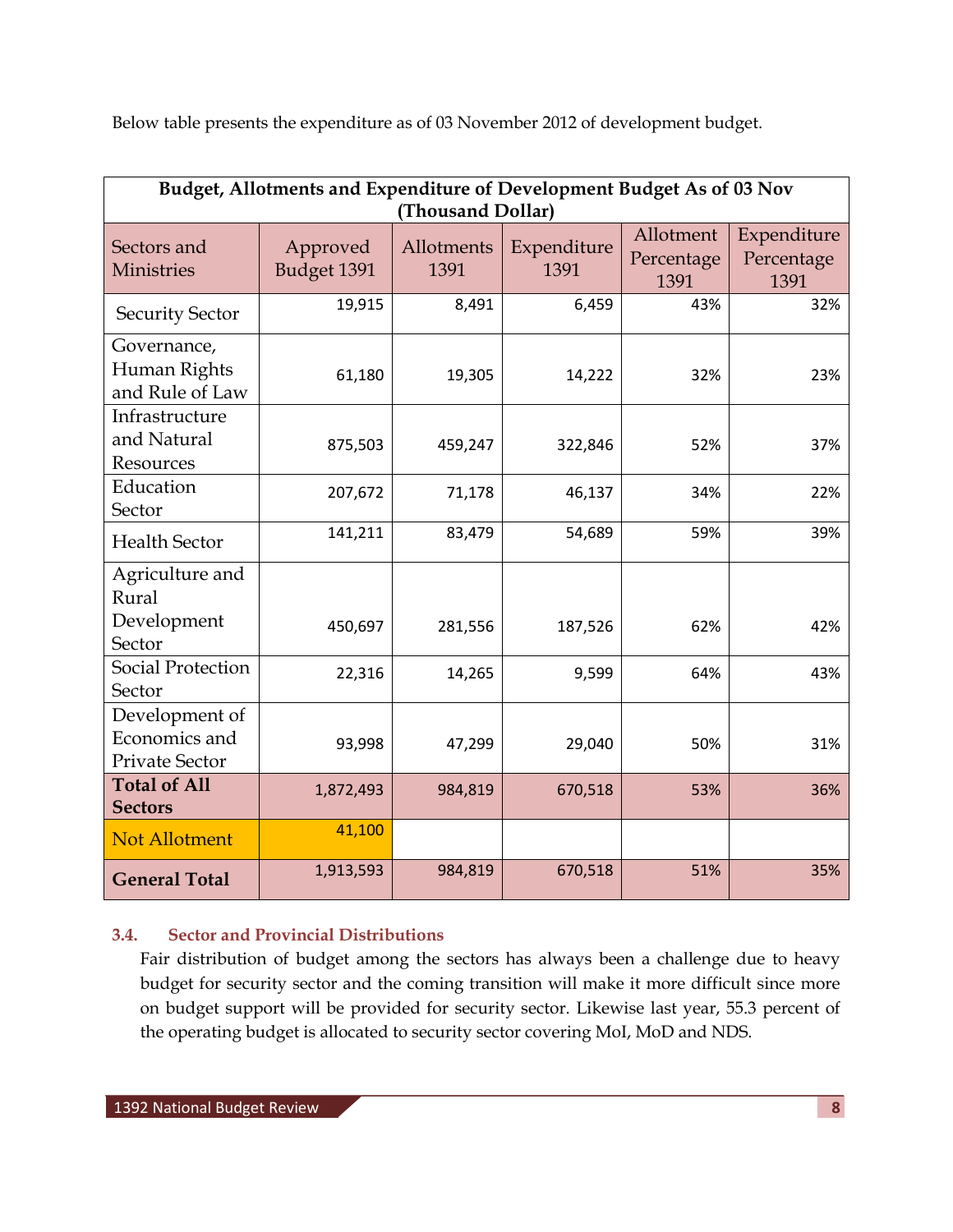ACTA is vey concern about allocation of both ordinary and development budget resource to health sector which is significantly low. The allocations of national budget to health sector show absolute dependency of Afghan government on donors for provision of basic health services.

Below is the list of four top ministries with 70 percent allocations of the ordinary budget. More than 55% of ordinary budget is spent on security sector. Ministry of Education is the only non-security sector ministry, which has managed to secure good amount of resources from ordinary budget. Below is the list of top four budgetary units, which are having more than 70 percent of ordinary budget. Except these no other budgetary units have more than 2 percent of the ordinary.

| <b>Budgetary Units with Higher Proportion in Ordinary Budget 1392</b> |                                        |                |                                  |  |  |  |
|-----------------------------------------------------------------------|----------------------------------------|----------------|----------------------------------|--|--|--|
| N <sub>0</sub>                                                        | <b>Budgetary Units</b>                 | 1392           | % from Ordinary<br><b>Budget</b> |  |  |  |
|                                                                       |                                        | In Thousand \$ |                                  |  |  |  |
|                                                                       | Ministry of Defense                    | 1,098,221.90   | 29.10%                           |  |  |  |
| 2                                                                     | Ministry of Interior                   | 800,024.47     | 21.20%                           |  |  |  |
| 3                                                                     | Ministry of Education                  | 569,076.40     | 15.10%                           |  |  |  |
| 4                                                                     | National Directorate of Security (NDS) | 188,321.65     | 5.00%                            |  |  |  |
| 70.40%<br><b>Total of Four Budgetary Units</b><br>2,655,644.42        |                                        |                |                                  |  |  |  |

Distribution of development budget among the security and non security institutions seems much fair than the ordinary budget. This is mainly because unlike ordinary budget, donors' assistance for security institutions development are not provided through the national development budget.

As demonstrated below, more than 85 percent of development budget is allocated for 6 budgetary units. Ministry of Health Public Health is luckily also amongst these institutions however is still at the bottom of the list with 6.1 percent of development budget allocation

| Budgetary Unit with More than 5% of Development Budget |                                                  |                              |                                                       |  |  |  |
|--------------------------------------------------------|--------------------------------------------------|------------------------------|-------------------------------------------------------|--|--|--|
|                                                        |                                                  | 1392                         |                                                       |  |  |  |
| <b>No</b>                                              | <b>Ministries</b>                                | In Million<br><b>Dollars</b> | $\frac{0}{0}$<br>from<br>Development<br><b>Budget</b> |  |  |  |
| $\mathbf{1}$                                           | Ministry of Defense                              | 413,292.7                    | 28.5%                                                 |  |  |  |
| $\overline{2}$                                         | Ministry of Rural Rehabilitation and Development | 235,760.0                    | 16.3%                                                 |  |  |  |
| 3                                                      | Ministry of Interior                             | 192,514.3                    | 13.3%                                                 |  |  |  |
| $\overline{4}$                                         | Ministry of Education                            | 167,026.0                    | 11.5%                                                 |  |  |  |
| 5                                                      | Ministry of Public Work                          | 139,300.0                    | $9.6\%$                                               |  |  |  |
| 6                                                      | Ministry of Public Health                        | 88,438.0                     | 6.1%                                                  |  |  |  |
|                                                        | <b>Total of six Ministries</b>                   | 1,382,701.0                  | 85.3%                                                 |  |  |  |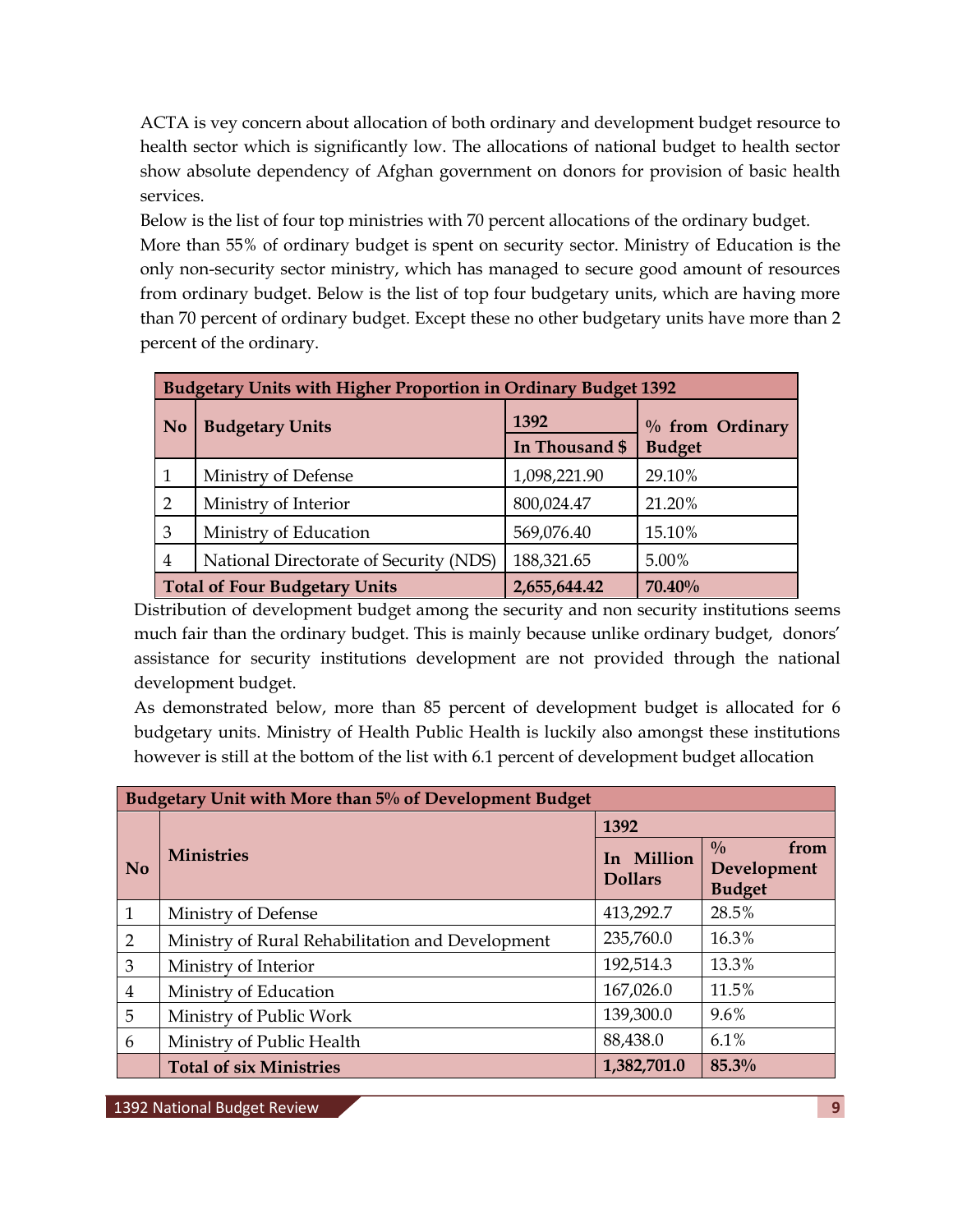### **4. Budget Analysis against Key Indicators**

Thorough review of national budget with the short amount of time is really an impossible target to achieve. ACTA therefore decided on some set of key indicators to review the budget based on those key indicators and provide our group's view and recommendations about.

Following are the indicators set by ACTA along with our findings and recommendation from the budge document.

### **4.1. Tokyo Mutual Accountability Framework**

The Tokyo conference is still an important event for government and people to remember. The USD\$ 16 billion assistance was pledges for transparent and accountable execution of National Priority Programs, which was presented by the Afghan government to the international community as well as combating corruption. With regard to NPPS, the 1392 national budget document makes no reference statistically or fiscally to the programs except in a general statement that "budget was developed in view of NPPS." In the case of combating corruption, there is not even a general statement that government will combat corruption in budget execution process except that around USD\$ 891,750 from discretionary fund is allocated for construction of a building for the High Office of Anti Corruption. In the budget document, under 1391 major achievements, it is mentioned that 3,000 asset declaration forms are filled by government officials and only 93 of them are published after evaluation. In the major targets of 1392 there is not even one single target for combating corruption. ACTA is very concern that once again both the Afghan government and international community may forget about their commitments of Tokyo conference which will jeopardize the transformation decade of Afghanistan towards a self reliance state "a term which has once again made Afghan people optimistic about their future"

*Recommendation: Afghan government and international community should deliver on their commitments of Tokyo conference. It is therefore highly recommended that Afghan government should develop the national budget based on the national priority programs of Tokyo and outline a clear strategy on combating corruption in budget execution. Instead of construction of a building, it*  is recommended that MoF allocate resources for High Office of Anti Corruption for carrying actual *combating corruption activities. International Community should increase on budget support but conditional to incorporation of national priority programs in national budget and a clear strategy outlined by government for combating corruption in budget execution process. Parliament should also make approval of national budget conditional to the mentioned recommendations. Otherwise there will be no mechanism to monitor implementation of Tokyo Mutual Accountability Framework agreed by both Afghan government and international community.* 

### **4.2. Resource Allocation to Sectors/Ministries and Provinces**

Program budget and provincial budget are two very important initiatives taken Ministry of Finance however the current budget makes no mention of these two initiatives. While there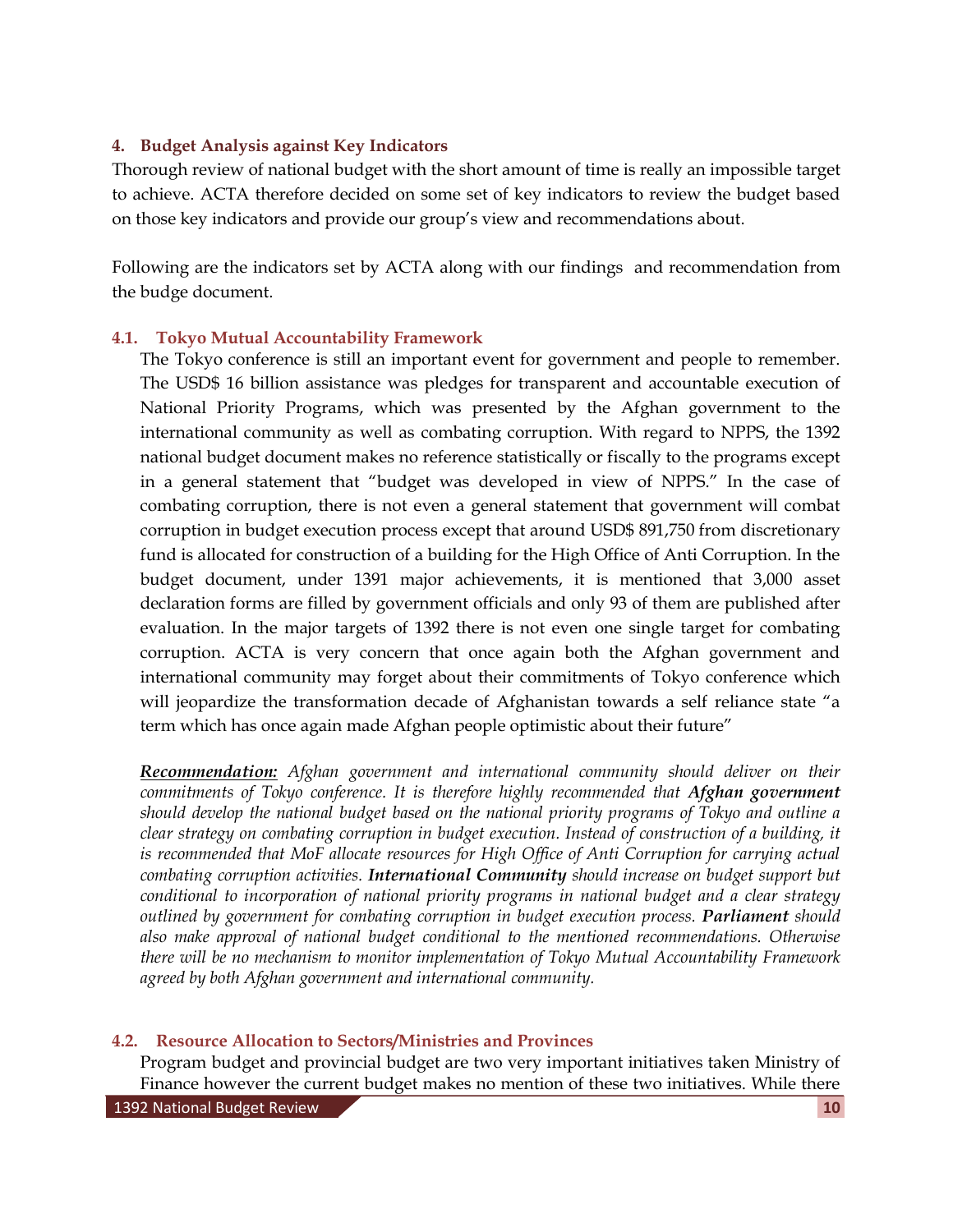is information on allocation of resources to ministries projects, there is no information on distribution of resources to provinces. On the other hand while the ordinary and development allocations are quite good for education ministry, allocation of resources from both budget is still very low for health ministry. ACTA review team understands that health services are provided by implementation partners through external budget but how to ensure sustainability of these services beyond 2014 is a big concern to ACTA.

*Recommendation - Afghan government should make implementation and expansion of program and provincial budgeting of high priority and require all budgetary units to submit their year 1393 budgets based on their programs especially the National Priority Programs approved in Tokyo Conference and the information management systems of both Budget Departments and Treasury should be revised to provide central, provincial and district level statistics on ministries budgets and expenditures. Both the Afghan government and international community should develop estimation of health basic services and develop a strategy for shifting off budget support to on budget support for health basic services so that Ministry of Public Health like the Ministry of Education assume the responsibility of provision of basic health services to citizens which will also reduce lots of overhead and administrative cost of implementing partners. Parliament should approve the national budget conditional to implementation of these recommendations* 

### **4.3. Gender Based Budgeting**

While ACTA praised government efforts for provision of gender segregated data at least for four ministries last year and was hoping the initiative will expand to all budgetary units this year, MoF besides not expanding the initiative to other budgetary units has also not provided gender segregated data for the initial budgetary units. The 1392 national budget is not only gender blind in provision of sex disaggregated data and budget but also lack any information on the gender budgeting perspective reflecting on assigning budget based on NAPWA indicators. Gender Responsive Budgeting is an issue that most of women's activists have advocated for it for very long time and there are several international donors and organizations who are providing training to ministry of finance staff on gender responsive budgeting. This is quite surprising that beside all these advocacies and trainings, Ministry of Finance has paid no attention to Gender Responsiveness of budget at all. Furthermore it was promised by both current and former Ministers of Finance to women rights activists that until MoF is able to provide gender segregated budget and expenditure reports, MoF will allocate discretionary fund for women empowerment in the national budget. The 1392 budget does not have any budget line as such.

*Recommendations: Ministry of Finance should develop a gender responsive budget and also allocate discretionary fund for women empowerment. The donors and organizations, which are providing technical assistance to MoF in the field of Gender Budgeting should seriously review the effectiveness of their programs and provide the assistance to MoF based on their needs and interest. The International Community should ensure MoF is spending their resource to address the needs of both men and women. Parliament especially women MPs and women commission should ask MoF for revision of budget and making it gender responsive. Women's rights organizations and activists are requested to join ACTA in its advocacy for making the national budget more gender responsive.*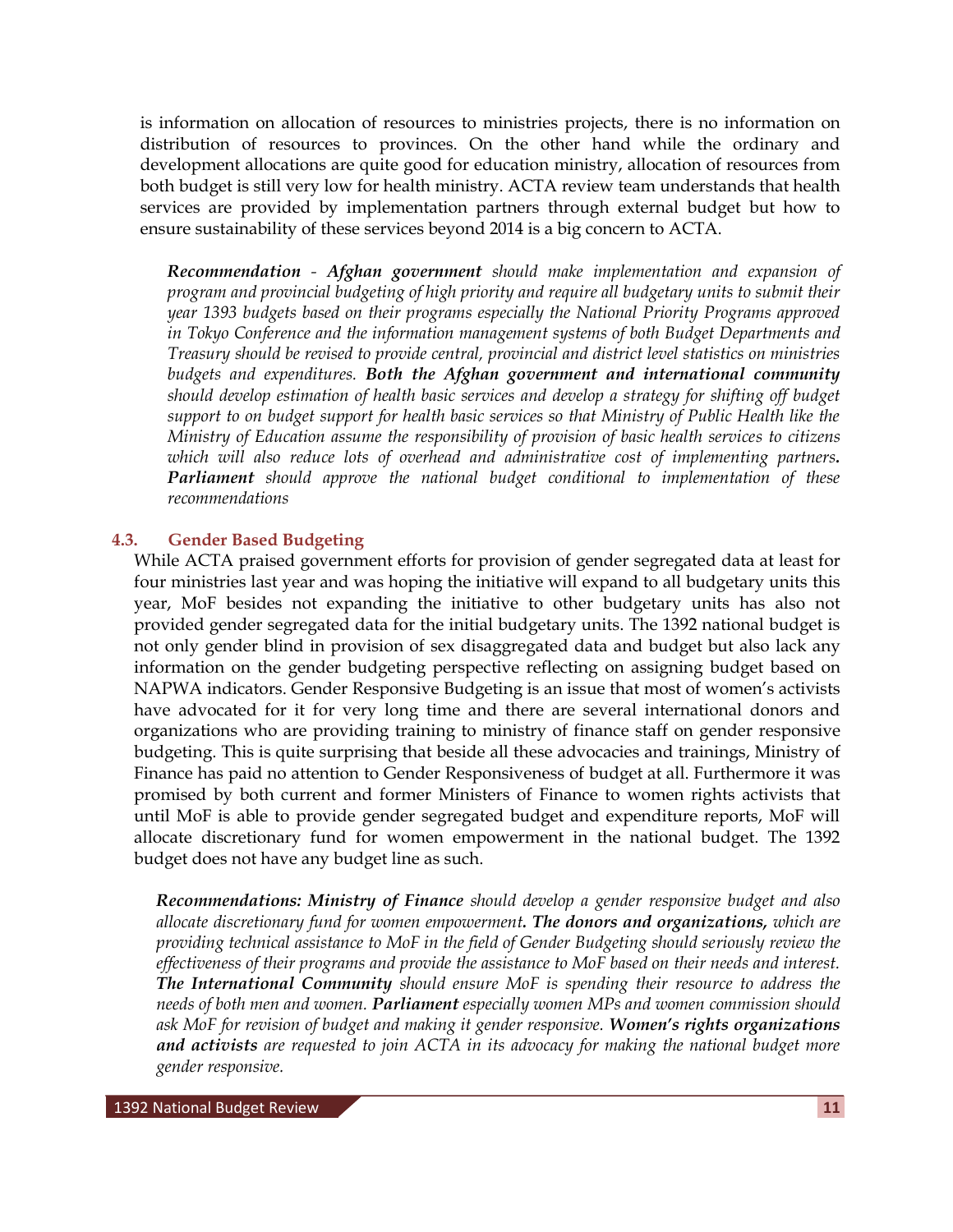#### **4.4. Domestic Revenue Collection**

As mentioned above, the domestic revenue target for 1392 is of a big concern for ACTA since there is only once percent increase from 1391 to 1392 domestic revenue targets. Furthermore in 1392 budget document the revenue target for 1392 is 9% less than the revenue target mentioned for 1392 in budget document of 1391. It is worth mentioning that this decrease in target is happening when USD\$ 55 million from two new sources (Mess Aynak and Choob Kunar) are also included in the estimated domestic revenue. ACTA also noticed that there is not a system whereby, Mostofiyats and provincial revenue departments are linked with the central bank for monitoring and reporting daily revenue collections. This is a lope hole for corruption and embezzlement and thus ACTA calls upon IMF and MoF for urgently establishment of this reporting mechanism.

The economic sector of national budget has set several targets for year 1392 to achieve however there is no target for improving revenue collection and combating corruption in revenue collection and reporting processes, which is a serious issue.

*Recommendation: Ministry of Finance should seriously carry an assessment of country's current domestic revenue capability and evaluate its capacity and performance in collection of those revenues since there are opinions that if revenues are properly collected, it can fully fund the ordinary budget. Donors and parliament are recommended to review government budget document and demand for higher revenue target for 1392 and the years after. Civil society is also encouraged to carry studies on country's capacity and not only assess capacity of ministries in revenue collection but also monitor and watchdog the process.* 

### **4.5. Budget Fiscal Sustainability beyond 2014**

Progress towards fiscal sustainability (i.e. domestic revenues fully covering operating expenditures) has fallen far behind earlier expectations, though it improved in 2009/10. The indicator deteriorated from 66 percent in 2007/08 to 60 percent in 2008/09 due to the combination of lower revenues and higher operating expenditures, then it improved to 72 percent in 2010 but once again lowered to 67% in the fiscal year 1391 (2012). Significant upward of security expenditures is the main cause for the deterioration. Key risks affecting future fiscal sustainability are collection of domestic revenues; further increase in security sector expenditures; implementation of Pay and Grading (P&G) reforms and increase in government Tashkeel.

As budget documents are observed, while the domestic revenue is not making promising progress, both the ordinary and development budgets are increasing. There has been continuous increase in government Tashkeel every year. Fiscal sustainability of the budget and self-sufficiency of government even for ordinary is going to be very challenging if this trend continues. There is a huge increase in government Tashkeel every year mainly for security and education sectors that will gradually get paid according to new pay and grading scheme.

*Recommendation: ACTA highly recommend that the Ministry of Finance and Independent Reform and Civil Service Commission review human resource needs of the governmental*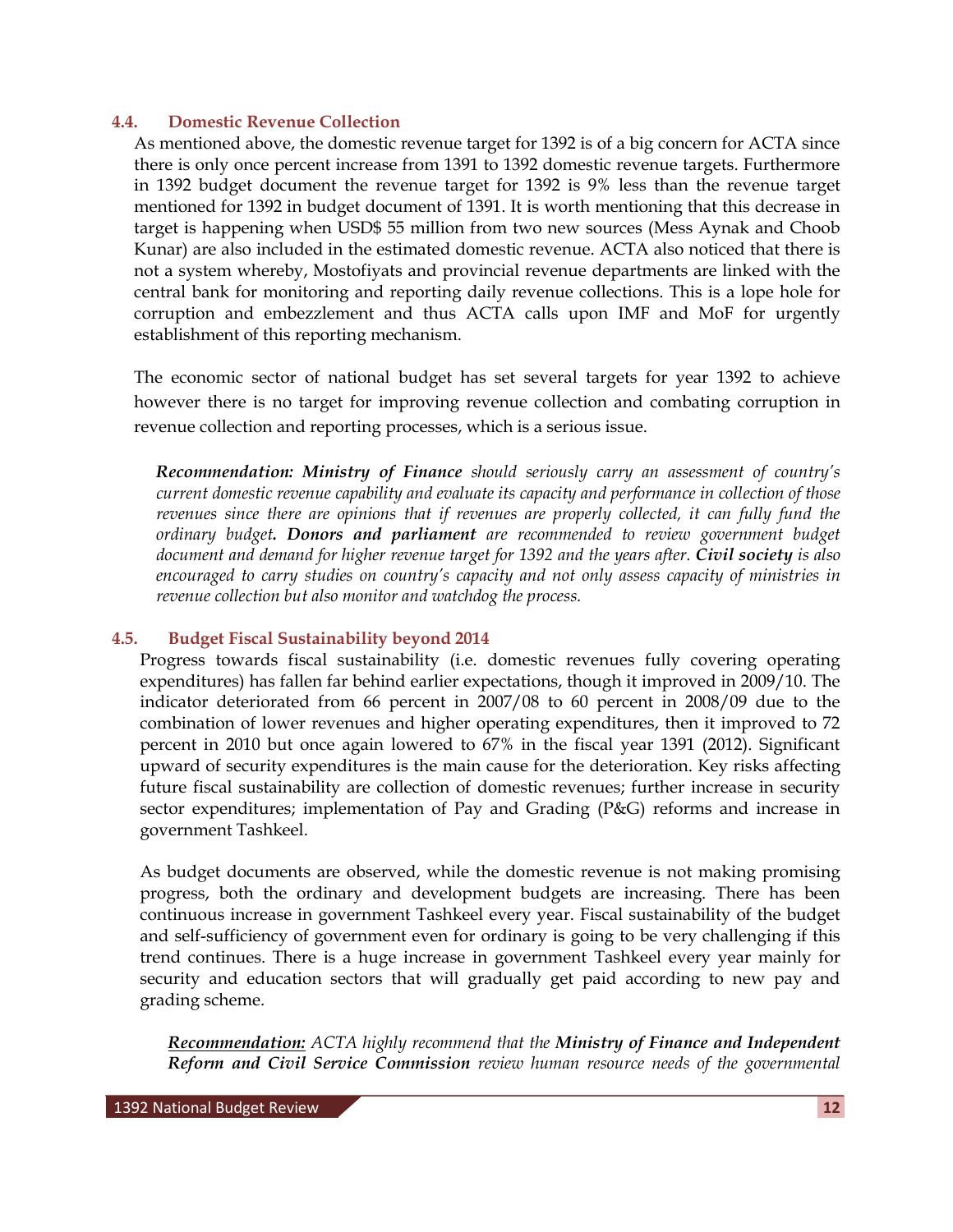*agencies and adjust government's Tashkeel based on the needs taking into account public fiscal sustainability.* 

## **4.6. Afghanistan Status on the Open Budget Index**

Afghanistan's OBI score increased from 8 in the 2008 Survey to 21 in 2010, a jump of 13 points. This improvement is a result of the government's decision to disclose budget information not previously published, including the Mid-Year Review and the Audit Report. Since 2002 several donors have worked closely with the Ministry of Finance and provided technical assistance to help the government manage donor funds more effectively and in a more transparent manner. For instance, the government used the World Bank's support to install and operate the Afghanistan Financial Management Information System. Furthermore, this year the budget was submitted to the parliament as initially planned in the budget preparation schedule despite shorter than other years due to shorter fiscal year.



*Recommendation: ACTA recommend that Afghanistan still should improve its figures in OBI. ACTA suggest that Ministry of Finance should still improve on sharing and developing Pre-Budget Statements, Executive Budget Proposals, and Citizen Budget. In additional, both MoF and line ministries should engage civil society in the center and province in budget planning process.* 

### **4.7. Consultations**

While Ministry of Finance do conduct from time to time consultations meetings with civil society and provinces. However National Budget specific consultations in the center and provinces should be carried out by lines ministries and their departments, which should be one of the requirements of Ministry of Finance in the Budget Preparation Circular.

 **Civil Society –** Since ACTA is a coalition with the aim to partner with government for improving governance, ACTA initiated budget consultations with sector specific civil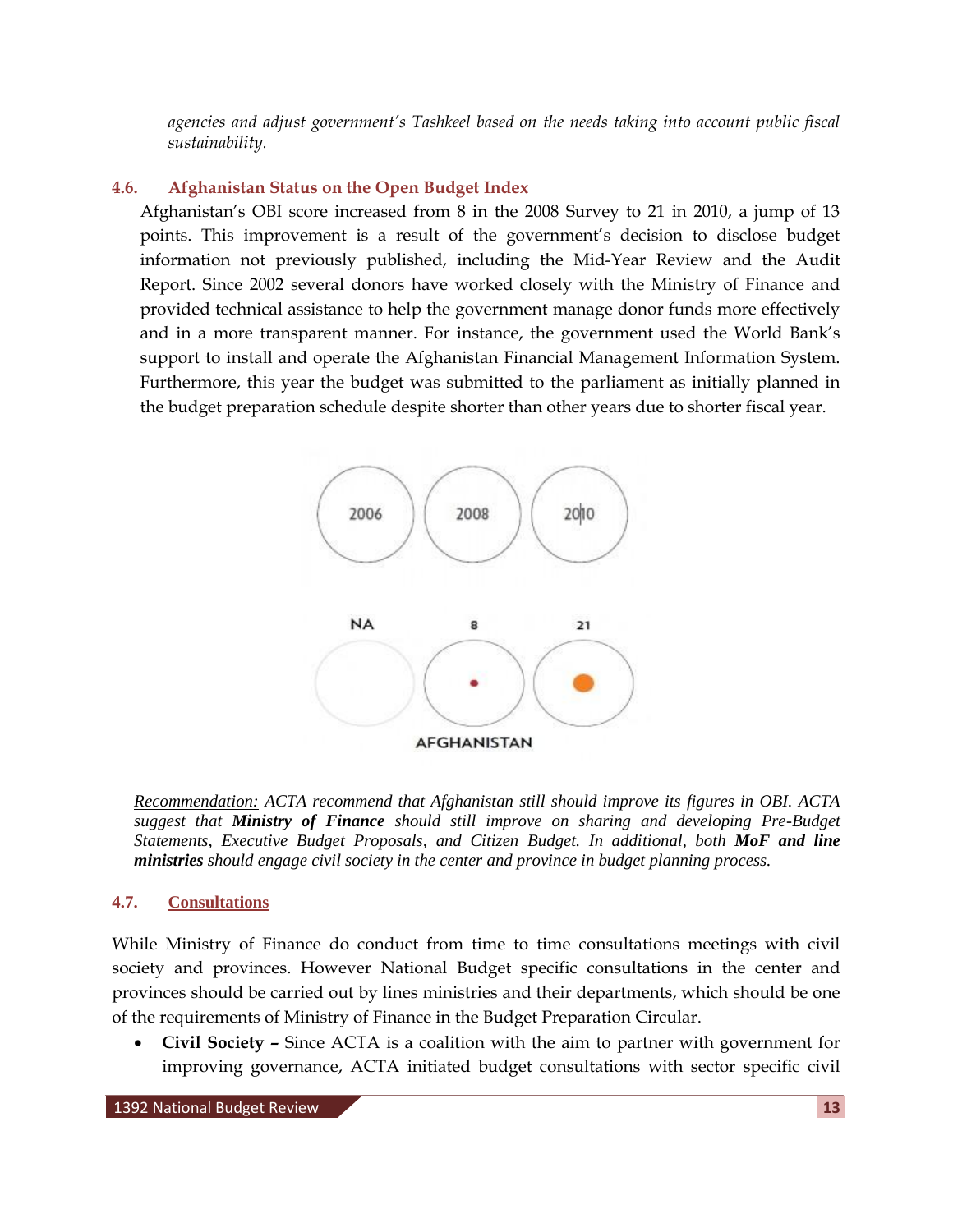society organizations using Education and Health sectors as entry point. ACTA conducting several round of budget consultation meetings with the aim to start involvement of civil society in the budget planning and execution processes. ACTA invited the sector specific civil society organizations, which are working in the field of Health and Education. Both MoPH and MoE presented a brief on their proposed budget for FY 1392 to civil society and civil society organizations presented their recommendations. Furthermore the recommendations were shared with ministries of public health and education and relevant committees of parliament.

 **Provincial –** For provincial consultations, ACTA found out that line ministries do not prepare their provincial budgets when they submit their proposed budget to MoF except filling simple forms of distributing resources to provinces. ACTA team still traveled to three provinces (Balkh, Heart and Nangarhar) and interviewed head of education health and women's affairs department, some members of provincial councils and a group of civil society to find out their role and view about their provincial budget. ACTA during all these interviews and group discussions found out that line ministries do not consult provinces at all during their budget preparation. Furthermore budget consultations at the provincial level is not happening at all

*Recommendations: Ministry of Finance should include budget consultations in the center and provinces as one of the requirements in the budget preparation circular which will further improve of score of Afghanistan in Open Budget Index. Furthermore government will never be able to have people's satisfaction if they are not part of the process. It is therefore highly recommended than line ministries conduct consultation with provinces and civil society in budget planning process and take into their recommendations for national budget.* 

### **4.8. Service Delivery**

While the budget speaks on achievements of every sector such as distribution of 3G license to communication companies, construction of buildings for state institutions etc, quality service delivery to citizens which is the primary aim of national budget is absolutely missing from agenda of the government.

*Recommendation – Ministry of Finance should require ministries to come up with targets for improving public service delivery so the national budget could serve its primary purpose of effective service delivery. Civil Society Organizations should establish mechanisms for monitoring of ministries service delivery for helping the government in improving governance.*

#### **5. Other Findings**

### **5.1. Budget Instruction Review**

The Article 23 of budget instruction says that any project not implemented for two years will be deleted from list of projects of ministries without discussing importance of projects or holding ministries accountable for not implementing the projects